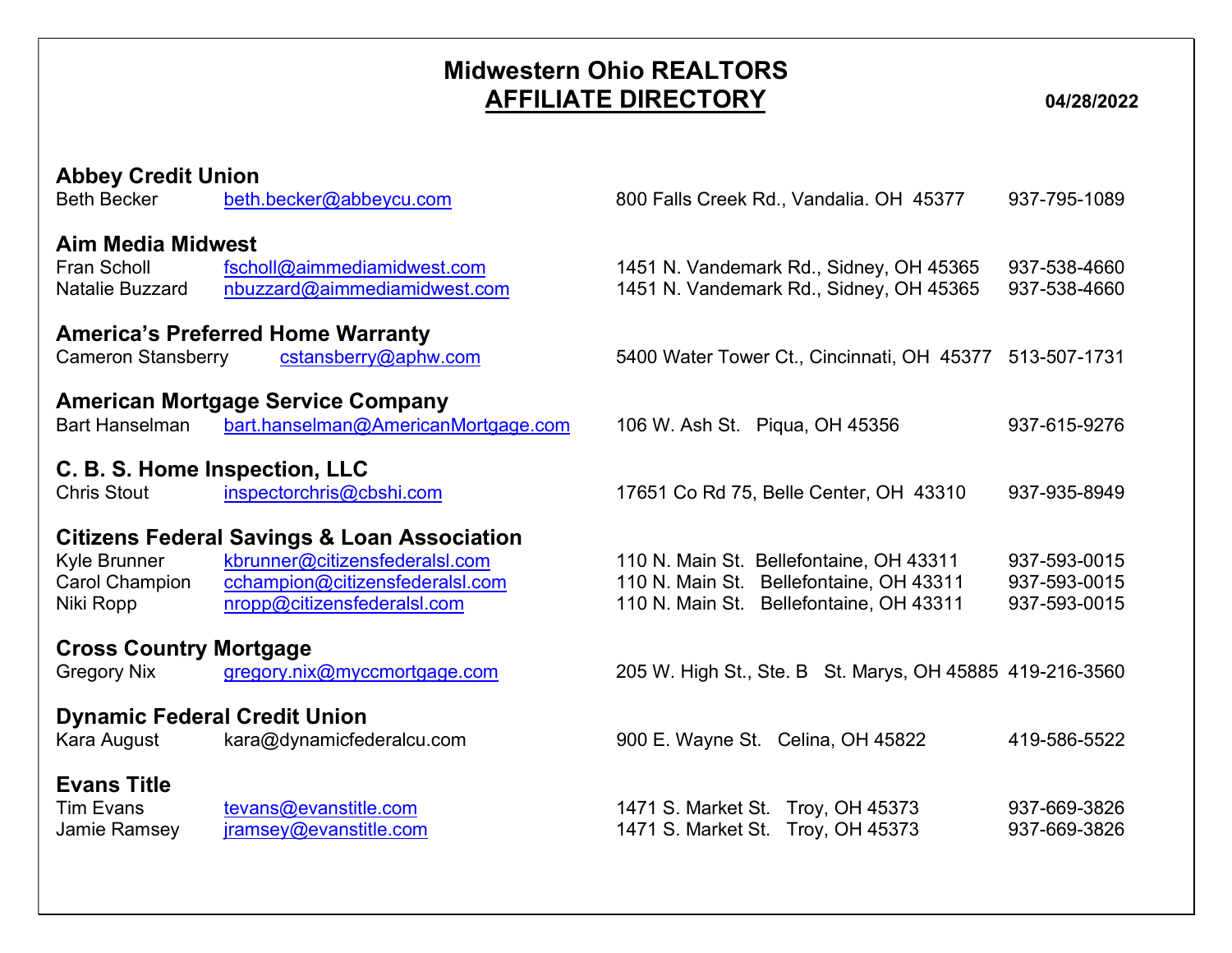## Feister Residential Inspectors, LLC Mike Feister frillc@yahoo.com 21039 Gever Dr Wapakoneta, OH 45895 419-371-8468 Fifth Third Bank Tom Sippel thomas.sippel@53.com 123 Market St., Piqua, OH 45356 937-570-0228 Lisa Barrett lisa.barrett@53.com 370 James Bohanan Dr., Vandalia, OH 45377 937-264-0150 Larry Utt lawrence.utt@53.com 1095 E. Dayton Yellow Springs, Fairborn, OH 45324 937-318-2285 First Federal Community Bank Stephanie Sigrist (NMLS#1658445) ssigrist@ffcb.com 1534 S. Main St. Bellefontaine, OH 43311 937-565-4515 First Financial Bank Greg Elmore greg.elmore@bankatfirst.com 635 S. Market St. Troy, OH 45373 937-552-8719 First Title Agency, Inc. Jodi McIver imciver@firsttitle.com 1900 W. Stanfield Rd. Troy, OH 45373 937-332-0335 Pam Leach pleach@firsttitle.com 1900 W. Stanfield Rd., Troy, OH 45373 937-332-0335 Home Savings Bank of Wapakoneta Rod Coffey rcoffey@homesavings-wapak.com 1 S. Blackhoof St., Wapakoneta, OH 45895 419-738-9258 KTL Performance Mortgage Kori Weiss (NMLS#1537437) kweiss@performancemortgageone.com 700 Wayne St., Greenville, OH 45331 937-548-8222 Liberty National Bank Angela Hersh (NMLS# 466766) ahersh@lnbbank.com 1120 N. Main St. Bellefontaine, OH 43311 937-592-5688 Corrine Mitchell (NMLS#555624) cmitchell@Inbbank.com 1120 N. Main St. Bellefontaine, OH 43311 937-592-5688 loanDepot Janet Bretland (NMLS#408748) <u>jbretland@loandepot.com</u> 2351 W. Main St. Troy, OH 45373 937-753-7050<br>Nikki Simon (NMLS#1249621) nsimon@loandepot.com 2351 W. Main St. Troy, OH 45373 937-753-7055 Nikki Simon (NMLS#1249621) nsimon@loandepot.com 2351 W. Main St. Troy, OH 45373 937-753-7055 Teresa Tubbs (NMLS#525388) ttubbs@loandepot.com 2351 W. Main St. Troy, OH 45373 937-753-7050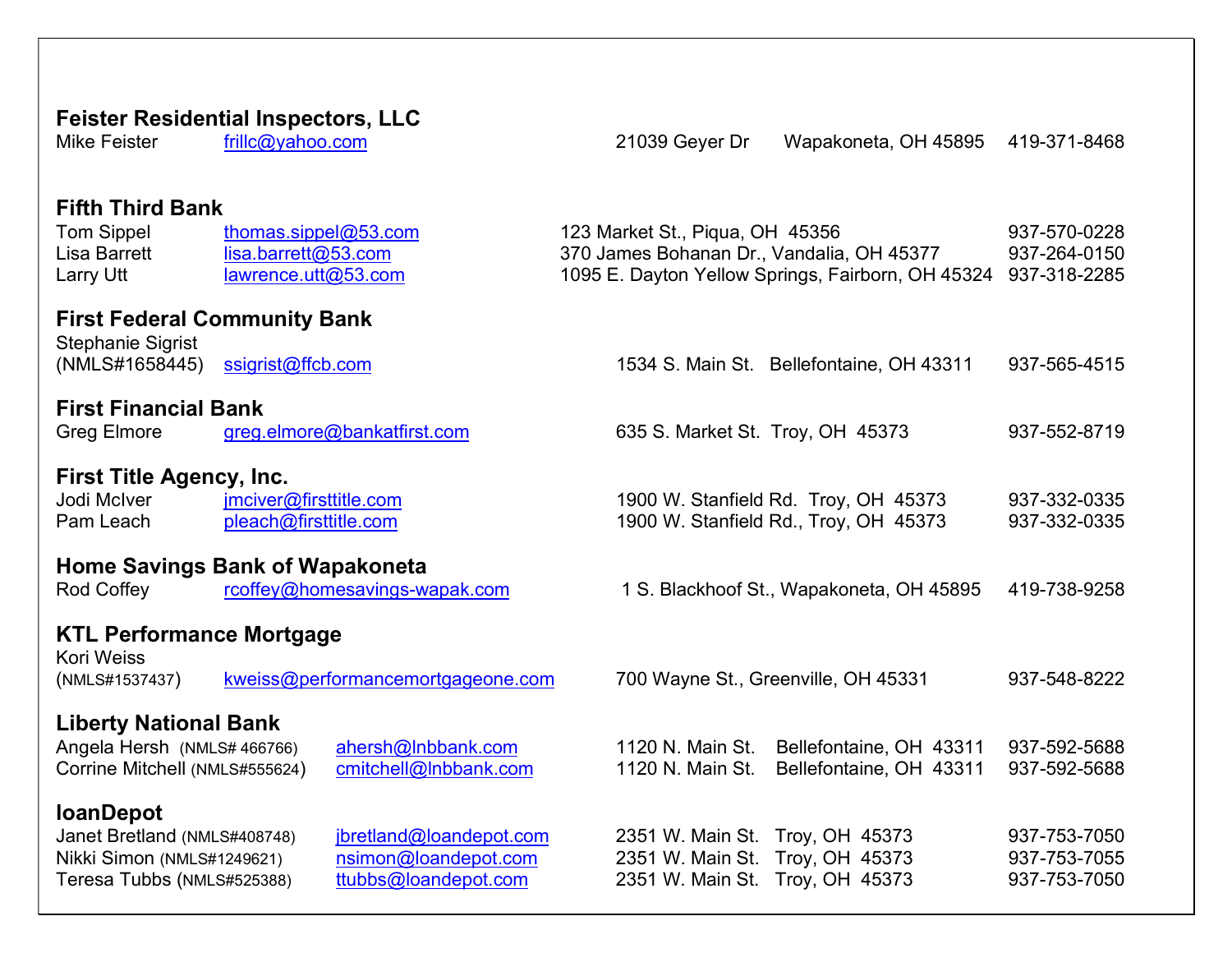| <b>Market Square Title Agency</b><br>Julie Beougher                                                                                   | i-beougher@mffg.net                                                                                                                               | 123 Market St. Piqua, OH 45356                                                                                                                                                                                                                                                                 | 937-773-3212                                                                 |
|---------------------------------------------------------------------------------------------------------------------------------------|---------------------------------------------------------------------------------------------------------------------------------------------------|------------------------------------------------------------------------------------------------------------------------------------------------------------------------------------------------------------------------------------------------------------------------------------------------|------------------------------------------------------------------------------|
| <b>Miami Valley Property Inspectors</b><br><b>Tom Trotter</b>                                                                         | office@mvpinspectors.com                                                                                                                          | 1841 W. Main St., #112, Troy, OH 45373                                                                                                                                                                                                                                                         | 937-332-1413                                                                 |
| <b>Minster Bank</b><br><b>Beth Peters</b><br><b>Kathy Vukovic</b>                                                                     | bpeters@minsterbank.com<br>kvukovic@minsterbank.com                                                                                               | 1280 Experimental Farm Rd., Troy<br>1280 Experimental Farm Rd., Troy                                                                                                                                                                                                                           | 937-339-9388<br>937-339-9388                                                 |
| <b>Mutual Federal</b><br>Joe Shaffer (NMLS# 1739120)                                                                                  | jshaffer@mutualfederal.com                                                                                                                        | 126 W. High St., Piqua, OH 45356                                                                                                                                                                                                                                                               | 937-615-9224                                                                 |
| Noble, Montague & Moul, LLC<br><b>Kraig Noble</b><br><b>Bre McMurray</b>                                                              | knoble@nmmlawyers.com<br>bmcmurray@nmmlawyers.com                                                                                                 | 146 E. Spring St., St. Marys, OH 45885<br>146 E. Spring St., St. Marys, OH 45885                                                                                                                                                                                                               | 419-394-7441<br>419-394-7441                                                 |
| <b>Park National Bank</b><br><b>Kyle Cooper</b><br><b>Chrissy Potts</b>                                                               | kyle.cooper@parknationalbk.com<br>chrissy.potts@parknationalbk.com                                                                                | 212 N. Main St., Piqua, OH 45356<br>1314 W. Main St. Troy, OH 45373                                                                                                                                                                                                                            | 937-615-1045<br>937-339-6068                                                 |
| <b>Prime Lending</b><br><b>Ashley Cisek</b><br>Jennifer Denson<br>Kim Dybvad-Strong<br><b>Adam Galbraith</b><br><b>Karen Lawrence</b> | acisek@primelending.com<br>jdenson@primelending.com<br>kdybvad@primelending.com<br>agalbraith@primelending.com<br>karen.lawrence@primelending.com | 3055 Kettering Blvd. Suite 300 Moraine, OH 45439<br>1855 Towne Park Dr., #B Troy, OH 45373<br>3055 Kettering Blvd. Ste 300 Moraine, OH 45439<br>3055 Kettering Blvd. Ste 300 Moraine, OH 45439<br>1855 Towne Park Dr. #B Troy, OH 45373                                                        | 937-401-3368<br>937-401-3394<br>937-401-3076<br>937-401-3076<br>937-401-3394 |
| <b>Ruoff Mortgage</b><br>Michelle Green<br>Shannon Ryan<br>Lyla Ward<br><b>Michael Harrison</b><br>Luigi Carone                       | michelle.green@ruoff.com<br>shannon.ryan@ruoff.com<br>lyla.ward@ruoff.com<br>michael.harrison@ruoff.com<br>luigi.carone@ruoff.com                 | 1522 Miamisburg Centerville Rd., Centerville, OH 45459<br>1522 Miamisburg Centerville Rd., Centerville, OH 45459<br>1522 Miamisburg Centerville Rd., Centerville, OH 45459<br>1522 Miamisburg Centerville Rd., Centerville, OH 45459<br>1522 Miamisburg Centerville Rd., Centerville, OH 45459 | 937-418-1428<br>937-608-4181<br>513-393-0217<br>937-470-2027<br>937-520-0888 |